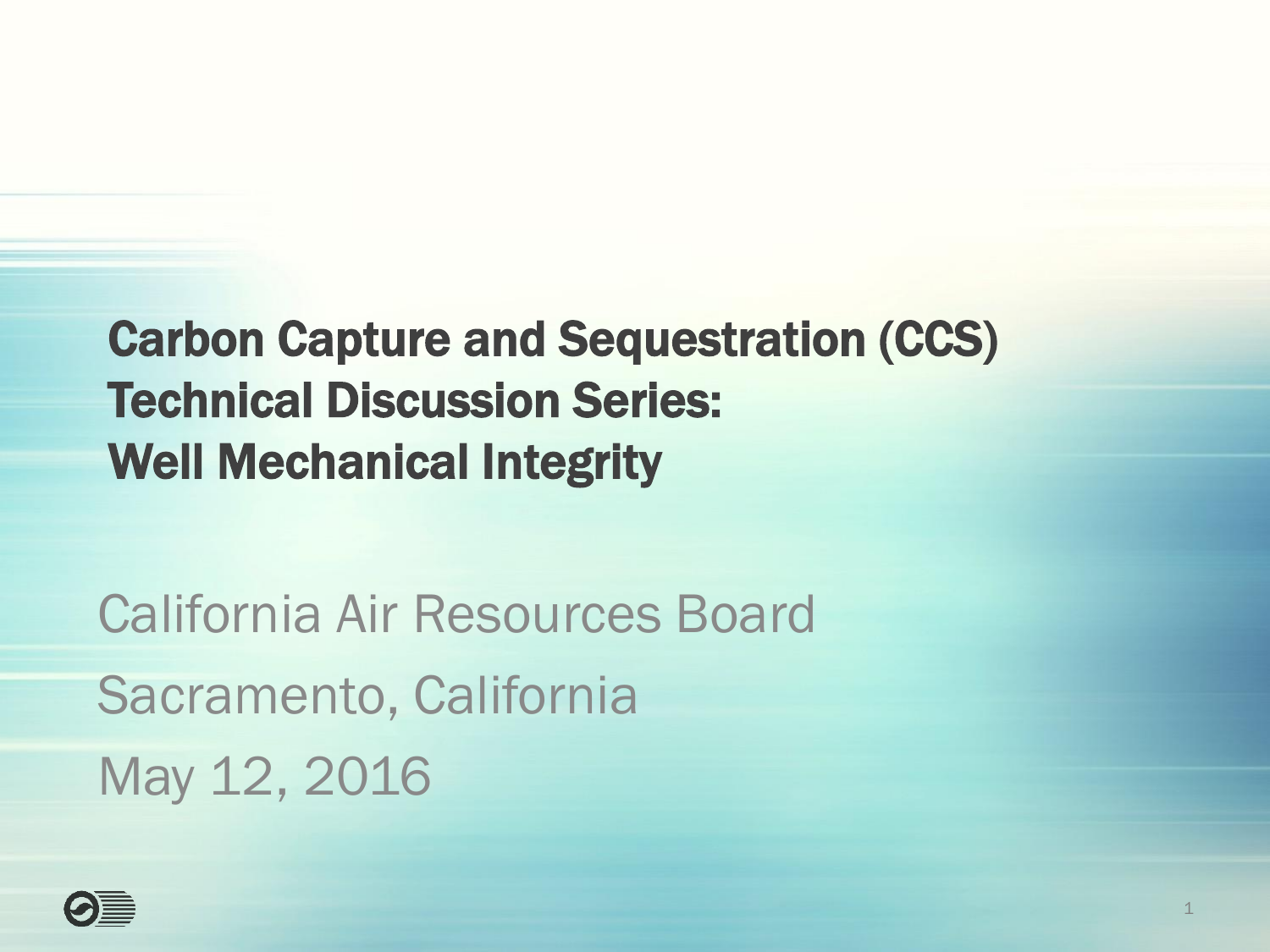## Introduction

- Logistics: Facilities and emergency information.
- ARB staff and participant introductions
- Background on technical discussions
- Purpose of well mechanical integrity discussion

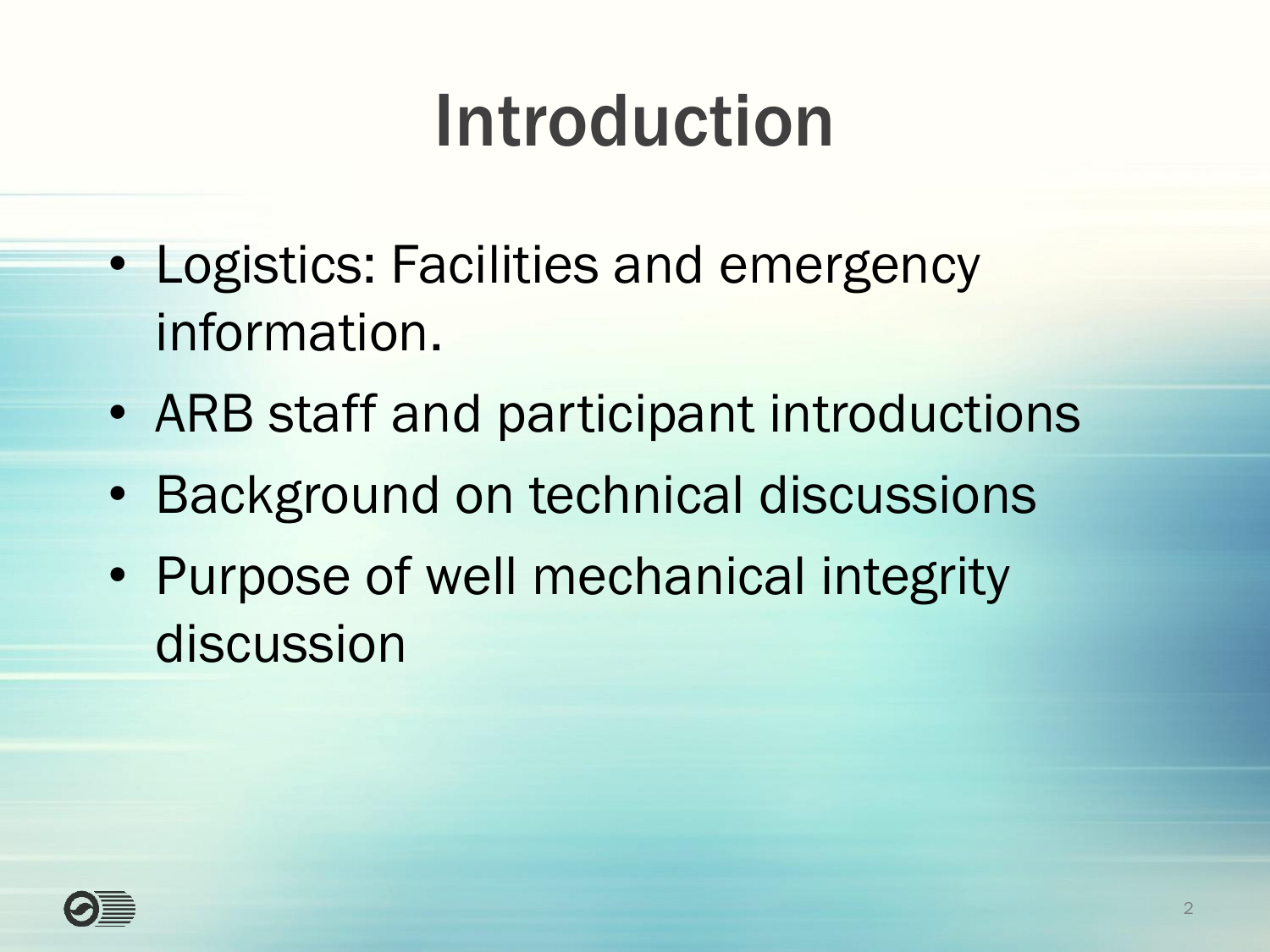# Agenda

- Opening remarks ARB staff, Sara King
- Stakeholder presentations
	- **Jason Laumb, University of South Dakota.** Topic: Risk and criteria for legacy wells and tools for well integrity.
	- Topic: Well design, failure, and cement concerns. ■ Andrew Duguid, Battelle Institute.
	- William Carey , Los Alamos National Lab. Topic: Cement degradation.
	- **Scott Hornafius, Elk Petroleum.** Topic: Construction standards and their effectiveness.

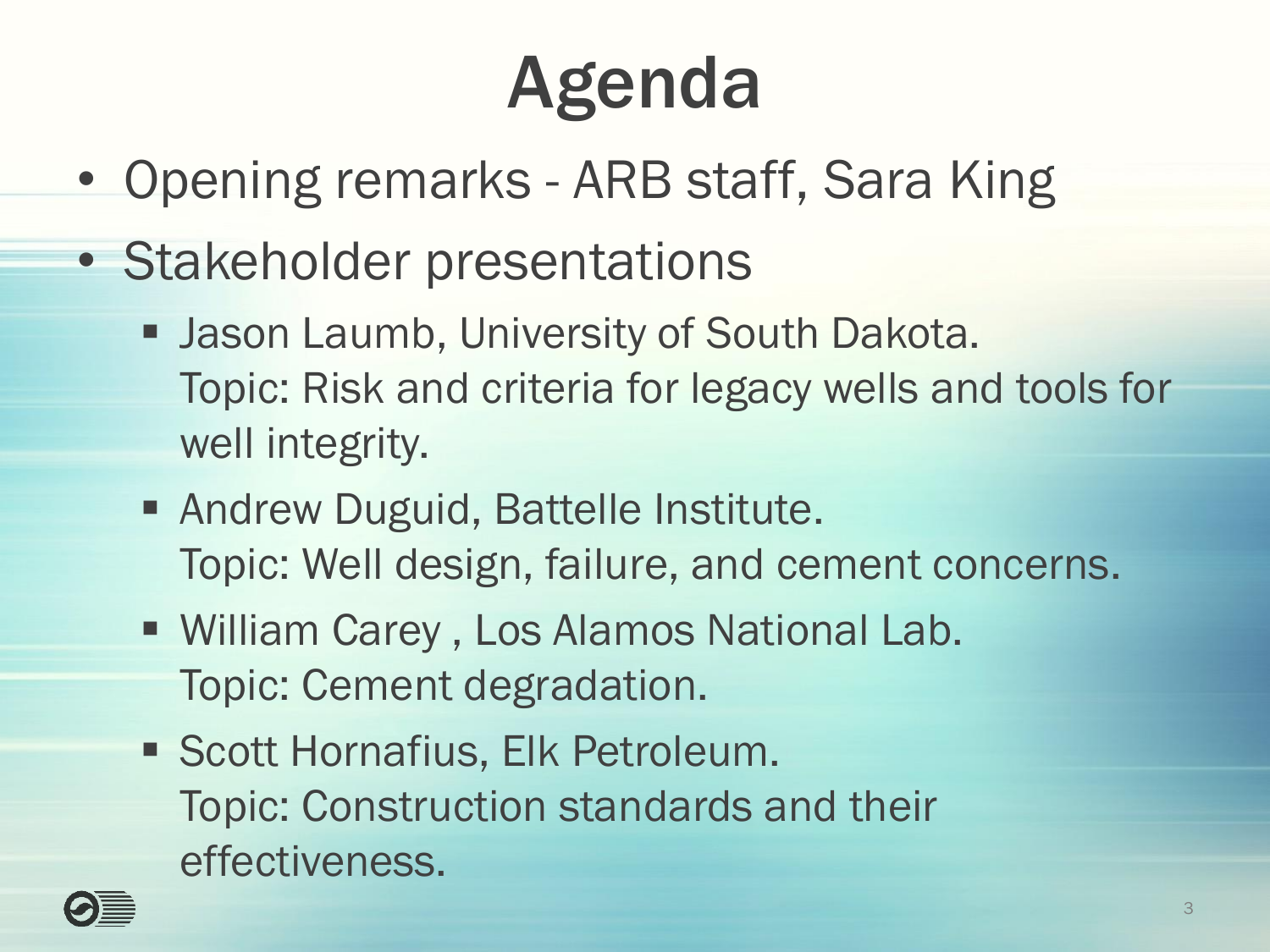# Agenda (continued)

- Amy Townsend-Small, University of Cincinnati, and Tom Ferrara, GDF Services. Topic: Abandoned well emission study.
- **Briana Mordick, Natural Resources Defense Council.** Topic: UIC/Class II well integrity, difference between EOR and Saline integrity
- **Neil Wildgust, Global CCS Institute.** Topic: EOR legacy well concerns, Weyburn project.
- Topic: Groundwater & soil impacts above  $\mathrm{CO}_2$  injection ■ Katherine Romanak, University of Texas at Austin. fields.

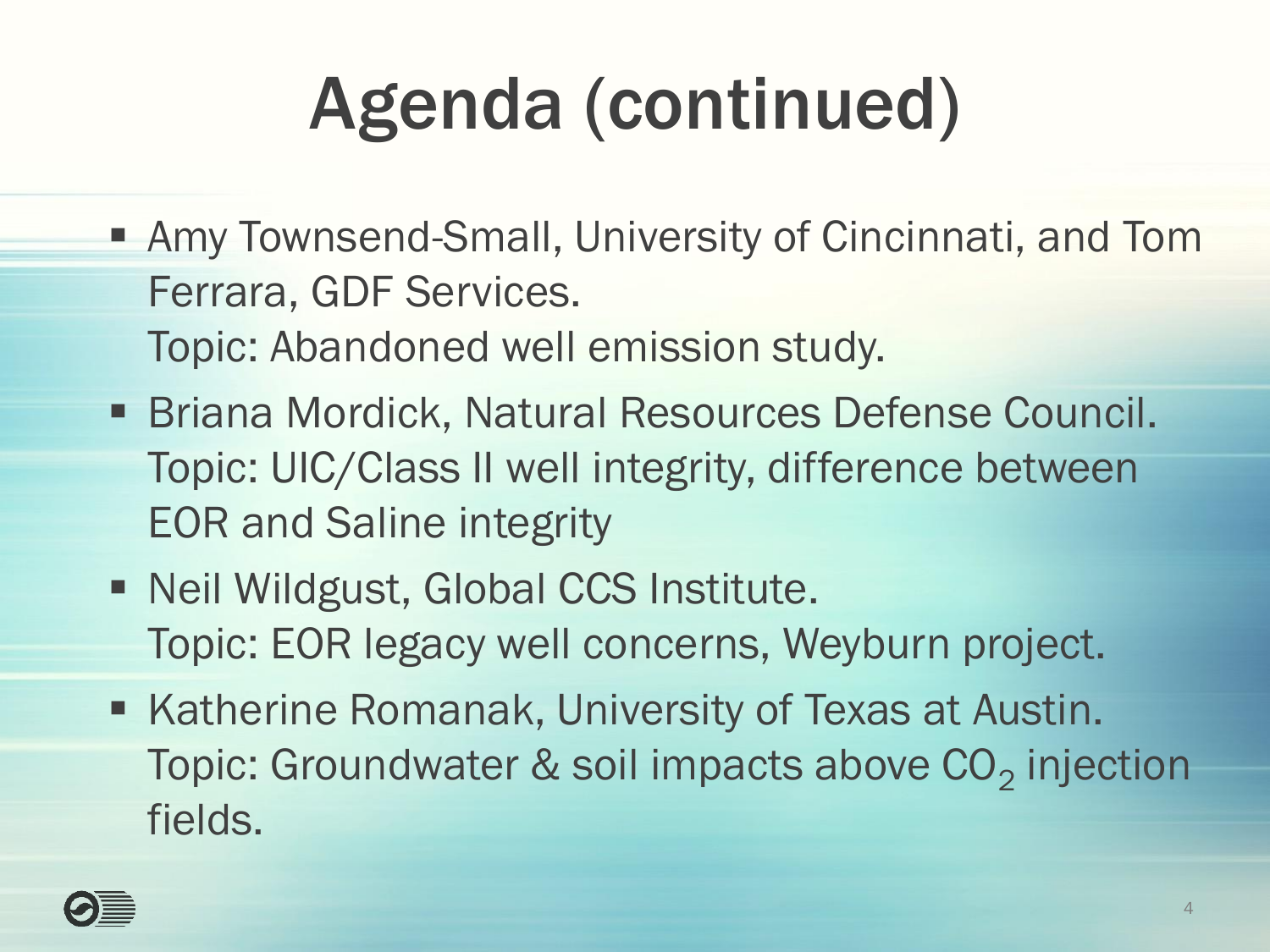### ARB CCS website and list serve

• http://www.arb.ca.gov/cc/ccs/ccs.htm

• List Serve: [http://www.arb.ca.gov/listserv/listserv\\_ind.p](http://www.arb.ca.gov/listserv/listserv_ind.p) hp?listname=ccs

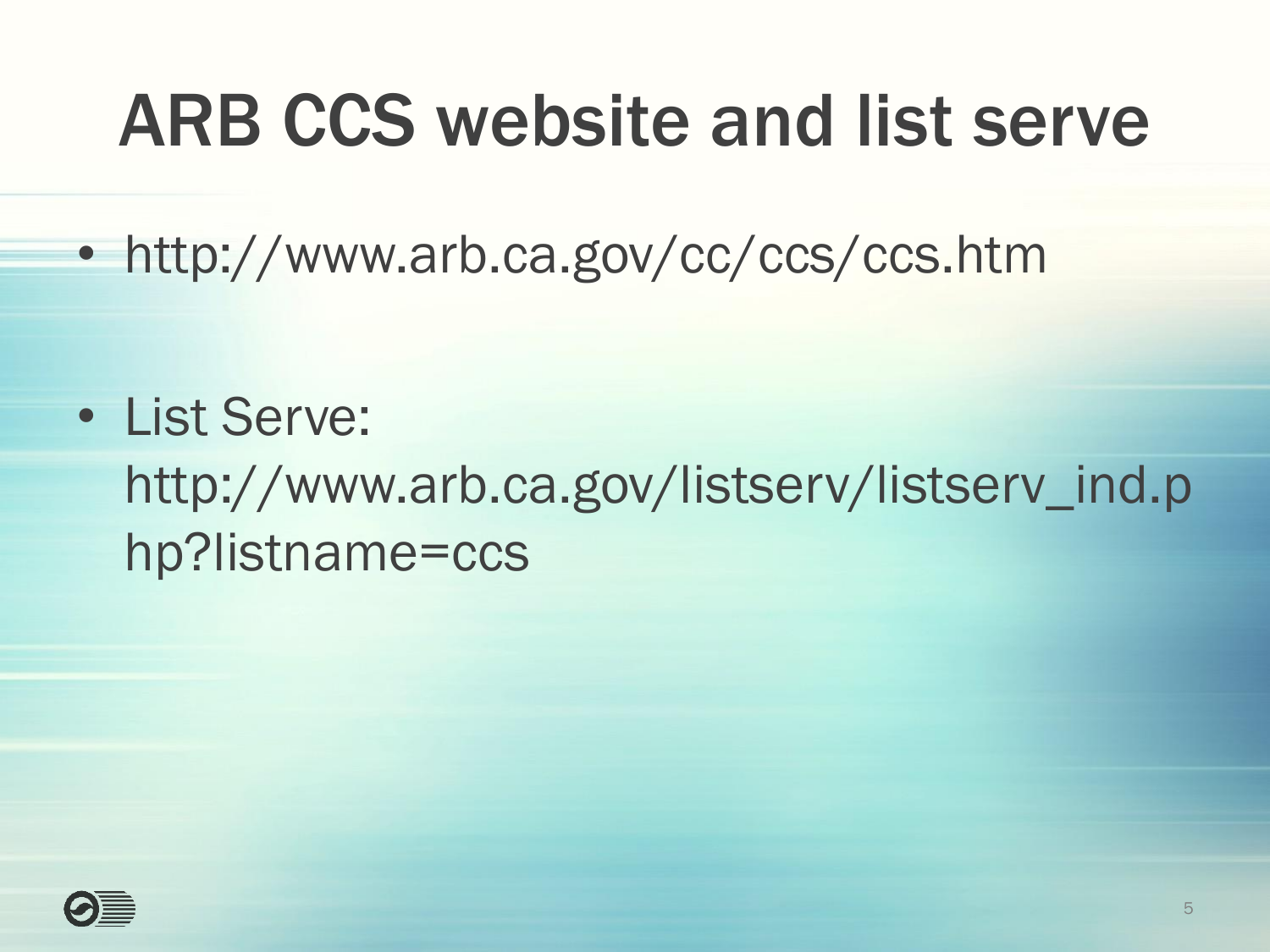## Contact Information

#### • Elizabeth Scheehle

Branch Chief, Oil and Gas and Greenhouse Gas Mitigation Branch (916) 322-7630; Elizabeth.Scheehle@arb.ca.gov

- Alexander "Lex" Mitchell Manager, Emerging Technology Section (916) 327-1513; Alexander.Mitchell@arb.ca.gov
- **Sara King** Staff, CCS geologist (916) 323-1009; Sara.King@arb.ca.gov